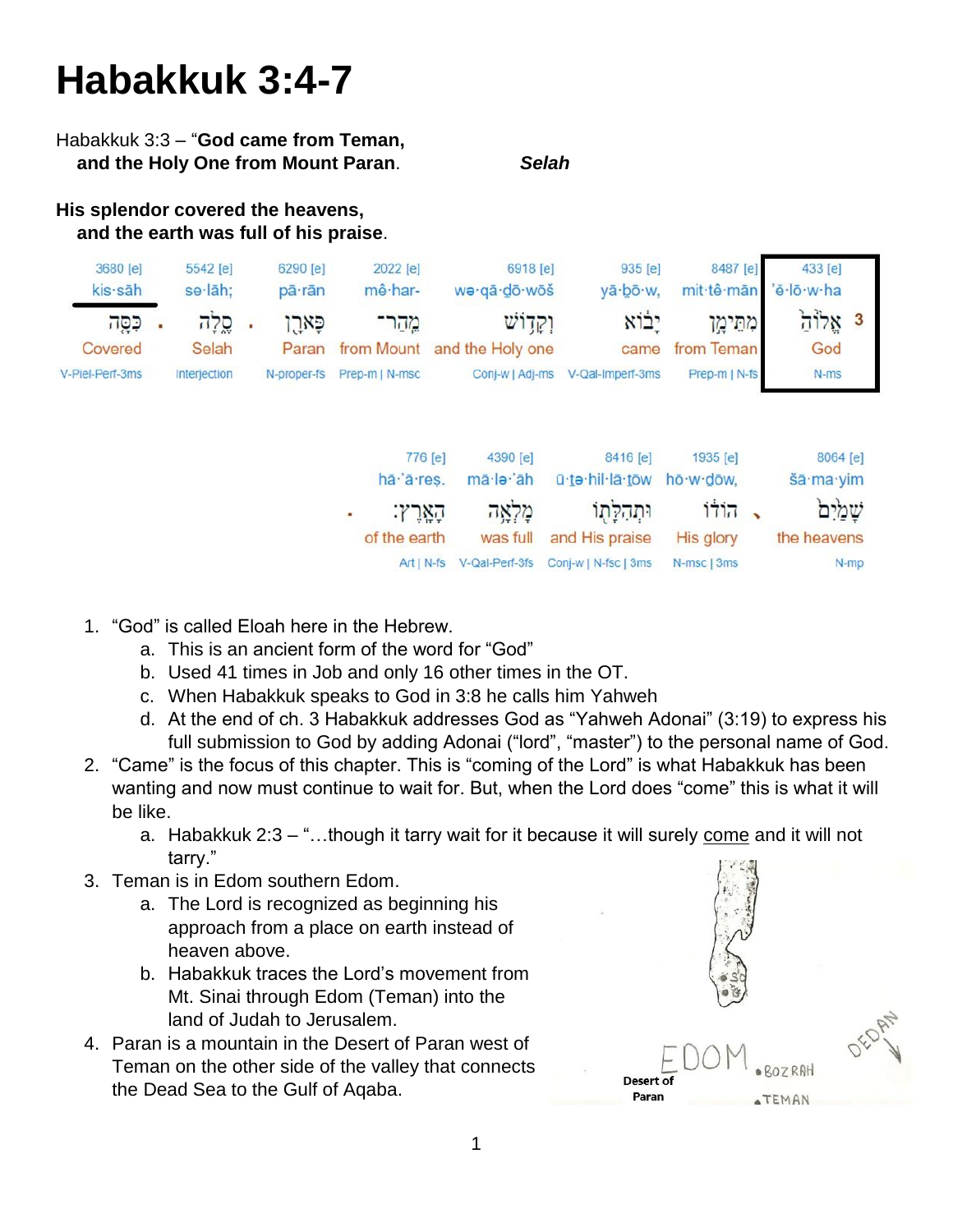- 5. God being identified as "Holy One" is crucial concerning he is first coming in judgment on the house of Judah before he ultimately comes to judge the nations.
- 6. "Selah" had a liturgical function relating to the music or the prayer in the Temple.
	- a. It may mean that the music was to continue to play, while the worshippers paused from singing to think about the words they had just sung.
	- b. It does indicate something that took place either in the music, the singing, the prayer or among the worshippers.
- 7. This is similar to Deuteronomy 33:2-4
	- a. Paran is a reference to Mount Sinai even though Mount Sinai was to the south of the desert of Paran.
	- b. Mount Paran may be east of the desert of Paran in the cliffs west of the gulf of Aqabah
	- c. Mount Paran is only mentioned in Deuteronomy 33 and Habakkuk 3:3.
- 8. "Splendor" or "glory" refers to kingly authority
- 9. "Full" or "covered" *kissah* means to extend over a surface to permeate or to conceal
	- a. Habakkuk 2:14 uses the same word to say, "For the earth will be filled with the knowledge of the glory of the Lord as the waters cover the sea."
- 10.First the glory covers the heavens and then fills the earth
- 11.Isaiah 63:1

# 3:4 **His brightness was like the light;**

#### **rays flashed from his hand; and there he veiled his power**.

| lōw;           | 3027 [e]<br>mî yā dōw | 7161 [e]<br>$qarna \cdot \text{vim}$         | 1961 [e]<br>$\mathsf{tih} \cdot \mathsf{veh}$ , | $216$ [e]<br>kā·'ō·wr | $5051$ [e]<br>wə·nō·ğah                             |  |
|----------------|-----------------------|----------------------------------------------|-------------------------------------------------|-----------------------|-----------------------------------------------------|--|
| לו $\,$<br>His | מיַדו                 | קרַנַיִם<br>from hand He had rays [flashing] | <u> ההלה</u><br>was                             | כאור                  | 4 (لَيْدِينَ<br>like the light And [His] brightness |  |
| Prep   3ms     | Prep-m   N-fsc   3ms  | N-fd                                         | V-Qal-Imperf-3fs                                | Prep-k, Art   N-cs    | Conj-w   N-fs                                       |  |

| 8033 [e]               | 2253 [e]          | 5797 [e]    |  |
|------------------------|-------------------|-------------|--|
| we·šām                 | 'uz·zōh heb·yō·wn |             |  |
| וְשָׁם                 | ּהֶבְיִוֹן        | עזה:        |  |
| hidden and there [was] |                   | His power   |  |
| Conj-w   Adv           | N-msc             | N-msc   3ms |  |

- 1. "Brightness" or "radiance" was like "light" or "sun light"
- 2. "rays flashed" or "he had rays flashing" is from the word *qeren* /keh-ren/ which means "a horn"
- 3. The rest of his "power" was "veiled" or "hidden":
	- a. "veiled" or "hidden" is from the word *chebyon* /kheb-yone/ meaning "a hiding" or "a hiding place"
	- b. "power" is *uzzoh* meaning "strength", "might"
- 4. All that was visible was the Lord's manifestation as bright light and flashing rays. But, much more was there. The result of his manifested presence in the earth is seen in the next verse.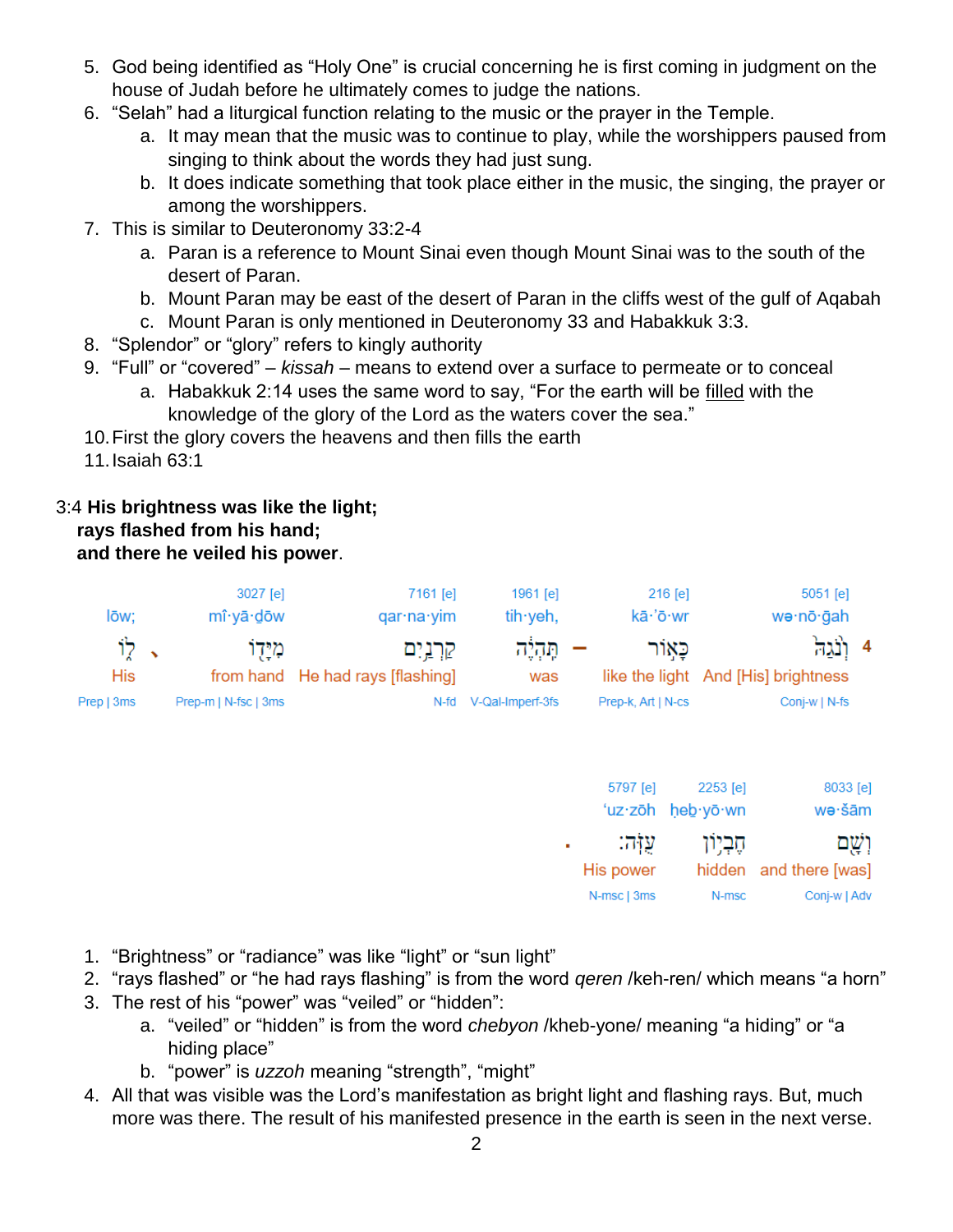5. The Lord appears on Mount Sinai in Exodus 20:14-25

### 3:5 **Before him went pestilence, and plague followed at his heels**.

| 6440 [e]                                   | 1980 [e] | 1698 [e]        | 3318 [e]                           | 7272 [e] 7565 [e] |                      |    |
|--------------------------------------------|----------|-----------------|------------------------------------|-------------------|----------------------|----|
| lə·pā·nāw                                  | vê∙lek   | $d\bar{a}$ ber; | we∙yê∙sê                           |                   | le·rag·lāw. re·šep   |    |
| 5 לְפָנָיִו                                | יל ד     | <u>גר</u>       | √ וְיֵצֵא                          |                   | ּרֵשֶׁף לְרַגְלֵיו:  | ×. |
| Before Him                                 | went     | pestilence      | and followed                       | fever             | at His feet          |    |
| N-ms V-Qal-Imperf-3ms Prep-I   N-cpc   3ms |          |                 | N-ms Conj-w   V-Qal-ConjImperf-3ms |                   | Prep-I   N-fdc   3ms |    |

- 1. As the Lord moved through the earth manifest as light rays his presence:
	- a. Burns up what is before him as a "pestilence"
		- i. "pestilence" is from deber
	- b. Leaves charged remains behind him as he moves.
- 2. It is possible these are the result of his holiness moving through the fallen, rebellious world
- 3. Also, "pestilence" could be considered the shieldbearer or courier going before the Lord and the plague his servant who follows him. This is the way powerful individuals in the ancient Near East would travel – with shieldbearer in front and servants behind their presence.

#### 3:6 **He stood and measured the earth;**

 **he looked and shook the nations;**

#### **then the eternal mountains were scattered;**

# **the everlasting hills sank low.**

# **His were the everlasting ways**.

- 1. Similar to:
	- a. Judges 5:1-5
	- b. Psalm 68
	- c. Isaiah 64:1-4
	- d. Nahum 1:2-6
	- e. Zechariah 14:3-10
	- f. Revelation 6:12-17
		- i. Rev. 8:4-5
		- ii. Rev. 11:11-19
		- iii. Rev. 16:17-21

# 3:7 **I saw the tents of Cushan in affliction;**

# **the curtains of the land of Midian did tremble**.

1. When God moves like this the nations are always at risk.

#### 3:8 **Was your wrath against the rivers, O Lord?**

 **Was your anger against the rivers,**

 **or your indignation against the sea,**

**when you rode on your horses,**